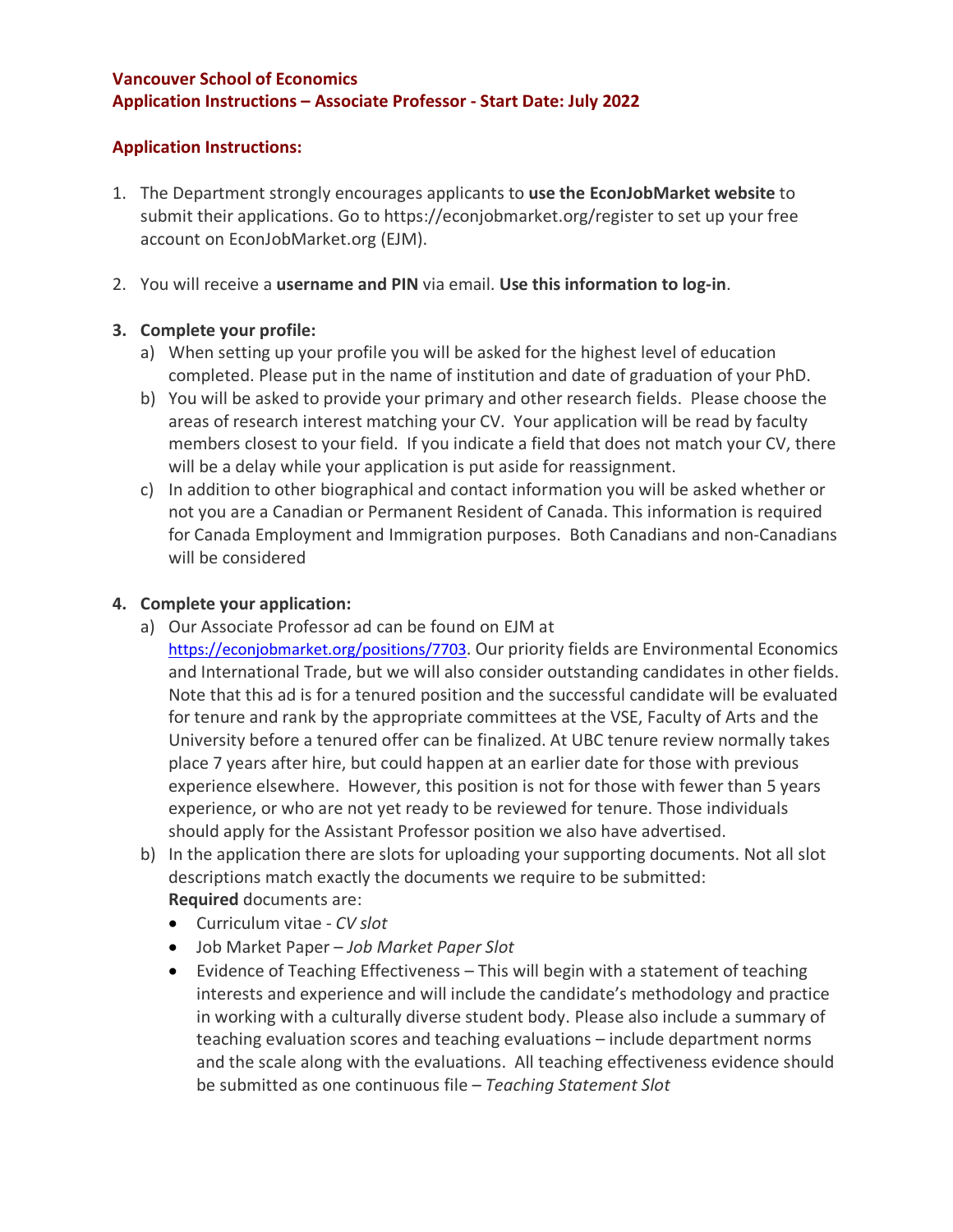• Diversity Statement: a one-page statement about your experience working with a diverse student body and your contributions or potential contributions to creating/advancing a culture of equity and inclusion. You may include your understanding of, personal experience and future plans to contribute to equity and diversity in your research and service (including service in the larger community) - *Other file Slot*

**Optional** documents are:

- Cover Letter Cover letter slot
- List of 4 potential referees:

Applicants should also be prepared to provide contact information for at least four potential referees, from whom confidential letters of assessment can be obtained. If you wish to submit a list of names at the time of application you can submit it the list in one of the "other" slots in the EJM application, or email to Anne Coates as below. However, if you are shortlisted you will be contacted about referees and can submit your list then.

Our tenure and promotion process is described in detail in the Senior Appointments Committee Guide, which can be found here:

https://hr.ubc.ca/sites/default/files/2020-09/SAC%20Guide%20- %20published%20Feb%2027%202020\_0.pdf

- There are two "other" optional slots for submitting additional documents you may want to bring to the attention of the recruiting committee.
- 5. **Additional questions:** There are 3 questions to answer before you submit your application. You must answer the first question. We are required by the federal government regulations to ask whether you are a Canadian or Permanent Resident. Note that this refers to your current citizenship/residency status, not status in the future. The next two questions are optional.

# 6. **Submitting your application:**

At the time of submission of your application you will be invited to fill out a Diversity Questionnaire. This is for statistical purposes and is voluntary; your completion or noncompletion of the survey does not affect your application in any way. It simply allows UBC to track recruiting data about individuals from under-represented groups

- 7. **The completed application on EJM will be transferred to us and processed.** If you have questions, or if you wish to submit your application by mail, contact Anne Coates. (anne.coates[at]ubc[dot]ca)
- 8. To ensure full consideration, applications must be submitted at http://econjobmarket.org by **November 20, 2021** After this time the application will no longer be available to applicants. Shortlisted candidates will be contacted regarding an interview and/or visit to the department.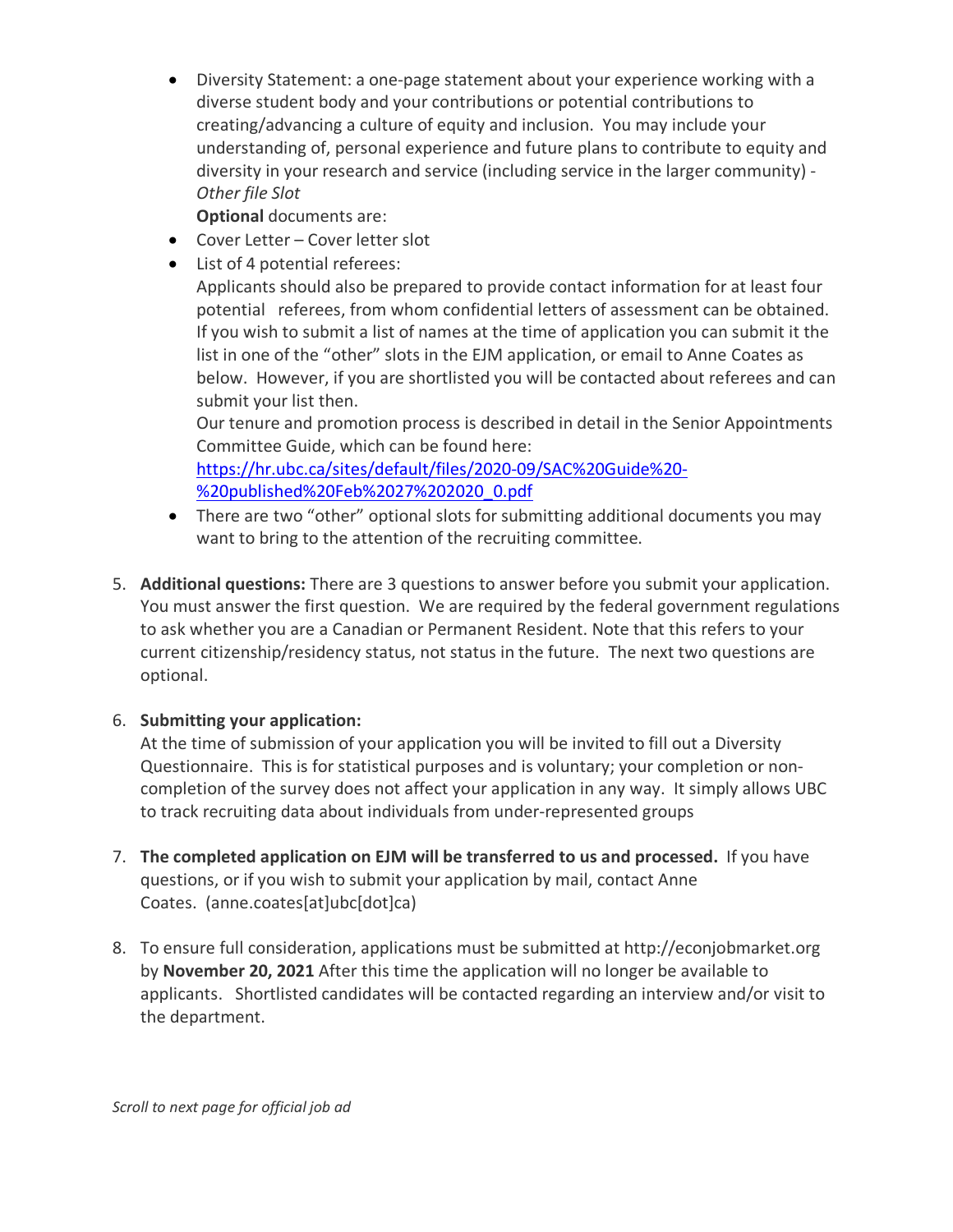### *Scroll up for instructions*

### **Vancouver School of Economics – University of British Columbia**

**Position Type:** Associate Professor

#### **Categories/Specialties:**

- International Trade
- Environmental Economics
- Any other field

**Deadline:** November 20, 2021

#### **Description:**

**The Vancouver School of Economics at the University of British Columbia, Vancouver Campus** invites applications for up to two senior professorial positions, at the Associate or Full Professor level. The successful candidate will be appointed to the rank appropriate to their level of experience. Salary will be commensurate with qualifications and experience. Starting date: July 1, 2022.

We are seeking outstanding candidates primarily in the fields of International Trade and Environmental Economics, but will consider candidates in other fields.

Qualifications: Candidates must have a Ph.D., a distinguished international reputation, an outstanding record of publications in top-ranked journals, a proven record of excellence in teaching, and a track record of effective graduate level supervision. The successful candidate will be expected to maintain an active program of research, teaching, graduate supervision, and service. Candidates hired into tenured positions must be approved by the appropriate VSE Promotion and Tenure Committee and the university's Senior Appointments Committee before the appointment can be tenured. The position is subject to final budgetary approval.

Applicants should submit their applications through EconJobMarket (https://econjobmarket.org). The application link is https://econjobmarket.org/positions/7703. The completed application on EJM will be transferred to us and processed. In addition to the documents below you will be asked to indicate your primary and other research fields, and whether or not you are a Canadian citizen or permanent resident of Canada. More detailed instructions and information about the School can be found on our website at https://economics.ubc.ca/people/job-postings/. If you have questions regarding the ad or the application procedures please contact Ciara English (ciara.english[at]ubc[dot]ca) or our School Director, Patrick Francois (patrick.francois[at]ubc[dot]ca).

Applications must include:

- a c.v. which will include a publication record and links to current research papers

-a pdf version of the paper you plan to present at a recruiting seminar (which will be a virtual presentation)

-evidence of teaching effectiveness (student evaluations of teaching should be included if available, sample syllabi, peer reviews may also be included)

-a one-page statement about your experience working with a diverse student body and your contributions or potential contributions to creating/advancing a culture of equity and inclusion

It is not necessary to submit references at this time. We will require the names and contact information of at least 4 potential referees who can be contacted for an evaluation of the applicant's work, should the applicant be shortlisted.

All application materials and reference letters should be submitted by **November 20, 2021**. Review of applications will begin immediately following this date. Application site will close November 20, 2021. After this date no additional documents can be submitted through econjobmarket.

Given the uncertainty caused by the global COVID-19 pandemic, applicants must be prepared to conduct interviews remotely if